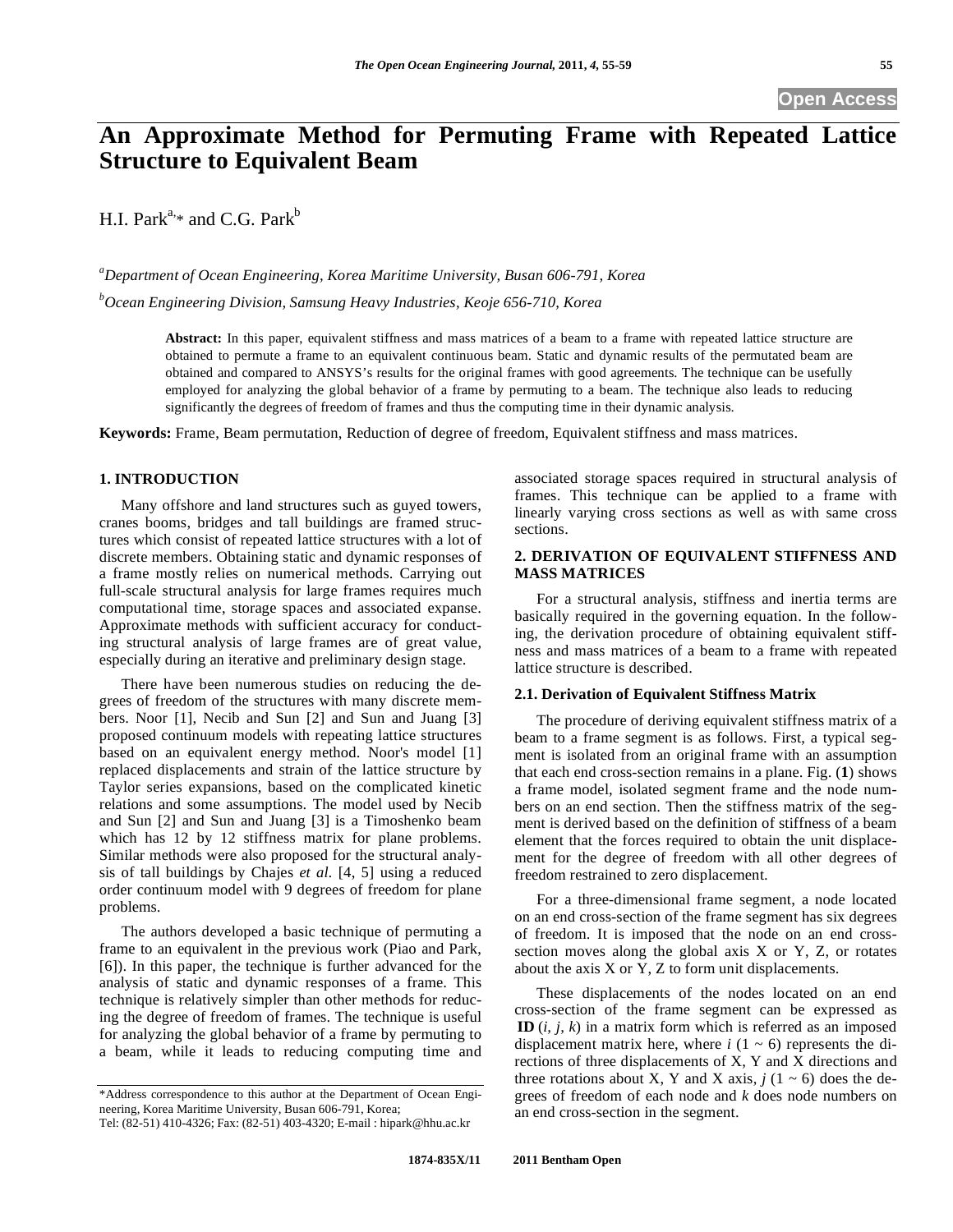

**Fig. (1).** Frame model (**a**), frame segment (**b**) and node numbers on a section (**c**).

For each translation direction of the equivalent beam element where *i* equals to1, 2, and 3, respectively, only the elements of the imposed displacement matrix **ID** corresponding to the translation direction for the nodes located on the end cross-sections have unit values, when the other elements of **ID** remain zero. For example, if the segment has unit displacement in X direction  $(i=1)$ , all the five nodes on an end section will have one degree of freedom in X direction and the other degree of freedom will be zero. In the matrix equation below, the column indicates the node numbers and row does the degree of freedom.

$$
\mathbf{ID}(1, j, k) = \begin{bmatrix} 1 & 1 & 1 & 1 & 1 \\ 0 & 0 & 0 & 0 & 0 \\ 0 & 0 & 0 & 0 & 0 \\ 0 & 0 & 0 & 0 & 0 \\ 0 & 0 & 0 & 0 & 0 \\ 0 & 0 & 0 & 0 & 0 \end{bmatrix}
$$

If the frame section has different node numbers, the column numbers of the matrix will be changed.

For X-directional translation degree of freedom ((*i*=1), a general form of the imposed displacement matrix can be written in a compact form as follows.

$$
\mathbf{ID}(1, j, k) = \begin{cases} 1 & \text{when } j = 1 \\ 0 & \text{otherwise} \end{cases}
$$
 (1)

For Y-direction (*i* =2):

$$
\mathbf{ID}(2, j, k) = \begin{cases} 1 & \text{when } j = 2 \\ 0 & \text{otherwise} \end{cases}
$$
 (2)

and for Z-direction (*i*=3):



Fig. (2). Rotation of an arbitrary point.

$$
\mathbf{ID}(3, j, k) = \begin{cases} 1 & \text{when } j = 3 \\ 0 & \text{otherwise} \end{cases}
$$
 (3)

In the case of rotation about  $X-$ ,  $Y-$  or  $Z$ -axis, it is rather complex to obtain the imposed displacement matrix. For example, in the case of rotating about axis  $Z(i=6)$ , the submatrix  $\mathbf{ID}(6, j, k)$  of the imposed displacement matrix can be derived as follows. Let an arbitrary point A  $(x_A, y_A, z_A)$  on an end cross-section of the frame segment rotates an angle  $\theta$ (ex.  $\theta$ =1rad) in counter-clockwise about the geometric center of the end-section, O' (aa, bb, cc) (see Fig. **2**). Here aa, bb, cc are the distances from O to O' in X, Y, Z directions respectively.

Then the coordinate changes of the point A are

 $\Delta x_z = -BA = -s \sin \alpha = -[(y_A - bb)\sin \theta + (x_A - aa)(1 - cos \theta)]$  (4)

$$
\Delta y_z = \overline{BA'} = s\cos\alpha = [(x_A - aa)\sin\theta - (y_A - bb)(1 - \cos\theta)]
$$
 (5)

$$
\Delta z_z = 0 \tag{6}
$$

$$
\Delta \beta_{z} = \theta \tag{7}
$$

where

$$
s = \overline{AA'} = 2r\sin(\theta/2)
$$
 (8)

$$
r = \overline{OA} = \overline{OA}
$$
\n<sup>(9)</sup>

$$
\alpha = \pi / 2 - [(\pi - \theta) / 2 - \beta] = \beta + \theta / 2 \tag{10}
$$

Eqs. (4) to (7) correspond to the components of  $\mathbf{ID}(6, j, k)$ for *j*=1, 2, 3, 6, respectively, and the other elements of **ID**(6, *j*,*k*) for *j*=4, 5 are zero, provided that the angle  $\theta$ equals 1 radian.

For the case of point A being rotated about axis Y  $(j=5)$ , the components of  $\mathbf{ID}(5, j, k)$  can be obtained in a similar way. That is to say, the components of  **can be** obtained by replacing the X, Y, and Z by Z, X, and Y in Eqs. (4) to (7) respectively, as follows.

$$
\Delta z_{\rm Y} = -[(x_{\rm A} - aa)\sin\theta + (z_{\rm A} - cc)(1 - \cos\theta)]\tag{11}
$$

$$
\Delta x_{\rm Y} = [(z_{\rm A} - \text{cc})\sin\theta - (x_{\rm A} - \text{aa})(1 - \cos\theta)] \tag{12}
$$

$$
\Delta y_{Y} = 0 \tag{13}
$$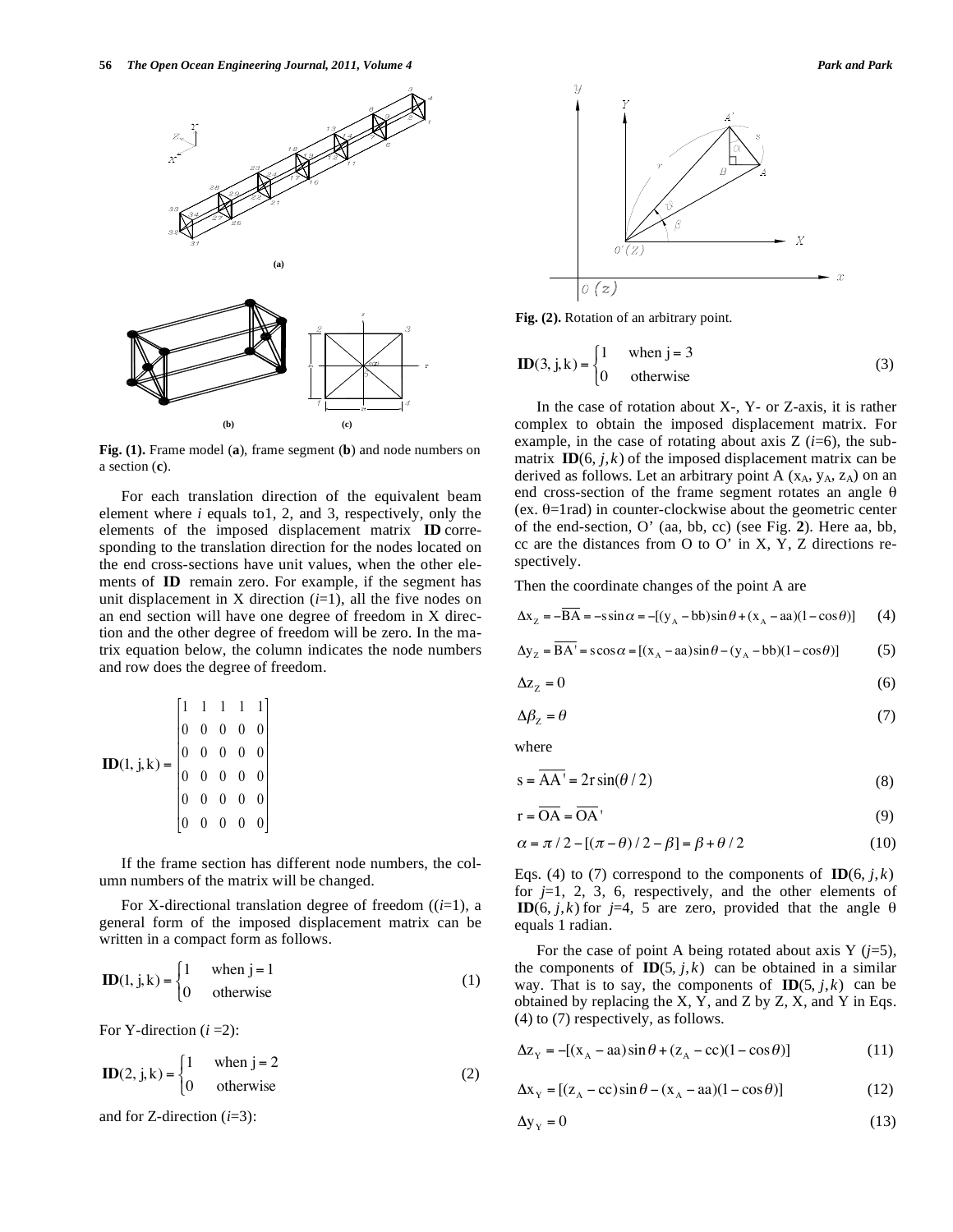$$
\Delta \beta_{\rm Y} = \theta \tag{14}
$$

Also for the point A rotating about axis  $X$  ( $i=4$ ), the X, Y, and Z in Eqs. (4) to (7) should be replaced by Y, Z, and X respectively, as follows.

$$
\Delta y_x = -[(z_A - cc)\sin\theta + (y_A - bb)(1 - cos\theta)]\tag{15}
$$

$$
\Delta z_{\rm X} = \left[ (y_{\rm A} - bb) \sin \theta - (z_{\rm A} - cc) (1 - \cos \theta) \right] \tag{16}
$$

$$
\Delta x_x = 0 \tag{17}
$$

$$
\Delta \beta_{\rm X} = \theta \tag{18}
$$

 As the second step, for the each case above, the reaction vector **R***<sup>s</sup>* of the nodes located on two end cross-sections of the frame segment is calculated by using a simple numerical code. In the calculation of the reaction vector, the boundary condition is treated as fixed. In order to form the stiffness coefficients of the corresponding degrees of freedom, the reaction vector is then transformed to an equivalent force vector at a geometric center of end cross-section by using the following transformation relation. The transformation relation of forces ( $F_X, F_Y, F_Z, M_X, M_Y, M_Z$ ) of any point (x, y, z) to equivalent ones  $(F_x, F_y, F_z, M_x, M_y, M_z)$  at the origin is

$$
\begin{bmatrix} 1 & 0 & 0 & 0 & 0 & 0 \ 0 & 1 & 0 & 0 & 0 & 0 \ 0 & 0 & 1 & 0 & 0 & 0 \ 0 & -z & y & 1 & 0 & 0 \ z & 0 & -x & 0 & 1 & 0 \ -y & y & 0 & 0 & 0 & 1 \ \end{bmatrix} \begin{bmatrix} F_x \\ F_y \\ F_z \\ F_z \\ M_x \\ M_y \\ M_y \\ M_z \end{bmatrix} = \begin{bmatrix} F'_x \\ F'_y \\ F'_z \\ H'_z \\ M'_x \\ M'_y \\ M'_z \\ M'_z \end{bmatrix}
$$
 (19a)  
or

$$
\mathbf{T} \bullet \mathbf{F} = \mathbf{F}' \tag{19b}
$$

where the matrix **T** is a transformation matrix for one node. Hence the transformation matrix can be exactly expanded for other nodes on an end cross-section.

As the final step, these transformed forces are combined along each degrees of freedom of the geometric center of the end cross-section. Then the resulting forces are the stiffness elements along each degree of freedom of the equivalent beam element as follows.

$$
\mathbf{K}\mathbf{e} = \mathbf{T} \cdot \mathbf{R}_s \tag{20}
$$

where **Ke** is a stiffness matrix of the equivalent beam element.

In this study, the derived stiffness matrix of an equivalent beam element will be 12 by 12 since the Euler-Bernoulli beam theory is adopted.

#### **2.2. Derivation of Equivalent Mass Matrix**

In the previous section, equivalent stiffness matrix was derived using a static governing equation. Similarly, equivalent mass matrix can be derived using a dynamic governing equation.

$$
\mathbf{M}\ddot{\mathbf{x}} = \mathbf{F} \tag{21}
$$

#### *An Approximate Method for Permuting Frame The Open Ocean Engineering Journal, 2011, Volume 4* **57**

As for the case of equivalent stiffness matrix, the imposed acceleration matrix **IA**(*i, j, k*) of the nodes located on one end cross section of the segment corresponding to unit acceleration along *i*th degree of freedom of the equivalent beam element can be calculated. The matrix **IA** is obtained in acceleration field and the unit translation and rotational accelerations can be obtained by the same procedure applied to the unit displacements. So, one can see that the resulting imposed acceleration matrix **IA** is the same as **ID** for the equivalent stiffness matrix.

$$
IA(i, j, k) = ID(i, j, k)
$$
 (22)

For the imposed accelerations of each degree of freedom of the equivalent beam element, the reaction vector of the nodes located on two end cross sections of the original frame segment is calculated under the boundary condition of fixed ends as was done for the case of equivalent stiffness matrix. Then the reaction vector  $\mathbf{R}_m$  is transformed into equivalent force at the geometric centers of end cross sections by the following transformation relation to form the mass coefficients of corresponding degrees of freedom of the equivalent beam element.

$$
\mathbf{M}_{\mathrm{e}} = \mathbf{T} \cdot \mathbf{R}_{\mathrm{m}} \tag{23}
$$

where  $M_e$  is the derived equivalent mass matrix of the segment and is a consistent mass of 12 by 12 order.

By using the beam permutation technique explained above, total degrees of freedom of frames can be significantly reduced. For example, if a frame segment has eight nodes and each end cross section contains four nodes, then total number of degrees of freedom of the segment is 48, while a beam element has twelve degrees of freedom. Thus, the degrees of freedom can be reduced to one fourth of the original. This technique can be also applied to a frame with linearly varying cross sections.

#### **3. VERIFICATION AND DISCUSSION**

To verify the technique, the results of static analysis and modal analysis of an original frame are obtained and compared with those of the equivalently permuted beam. The response of the original frames is calculated by a wellknown structural analysis package, ANSYS.

In this verification, two different frame models are adopted shown in Fig. (**3**). Both models of A and B have ten segments of equal length and four nodes on the base are fixed. The model A is single-braced whereas the model B is double-braced. For convenience, the two models are composed of pipe members. The diameter of pipe member is 89.1mm, thickness is 3.5mm, and the elastic and shear modules are 210 GPa and 88GPa, respectively.

#### **3.1. Static Analysis**

Four static forces of 2500N are equally loaded at four corner of the model's top end in lateral and axial directions. Both models are permuted to equivalent beams by using the present permutation technique and then their static displacements are obtained. The static displacements of the original frame models are directly obtained by using ANSYS pro-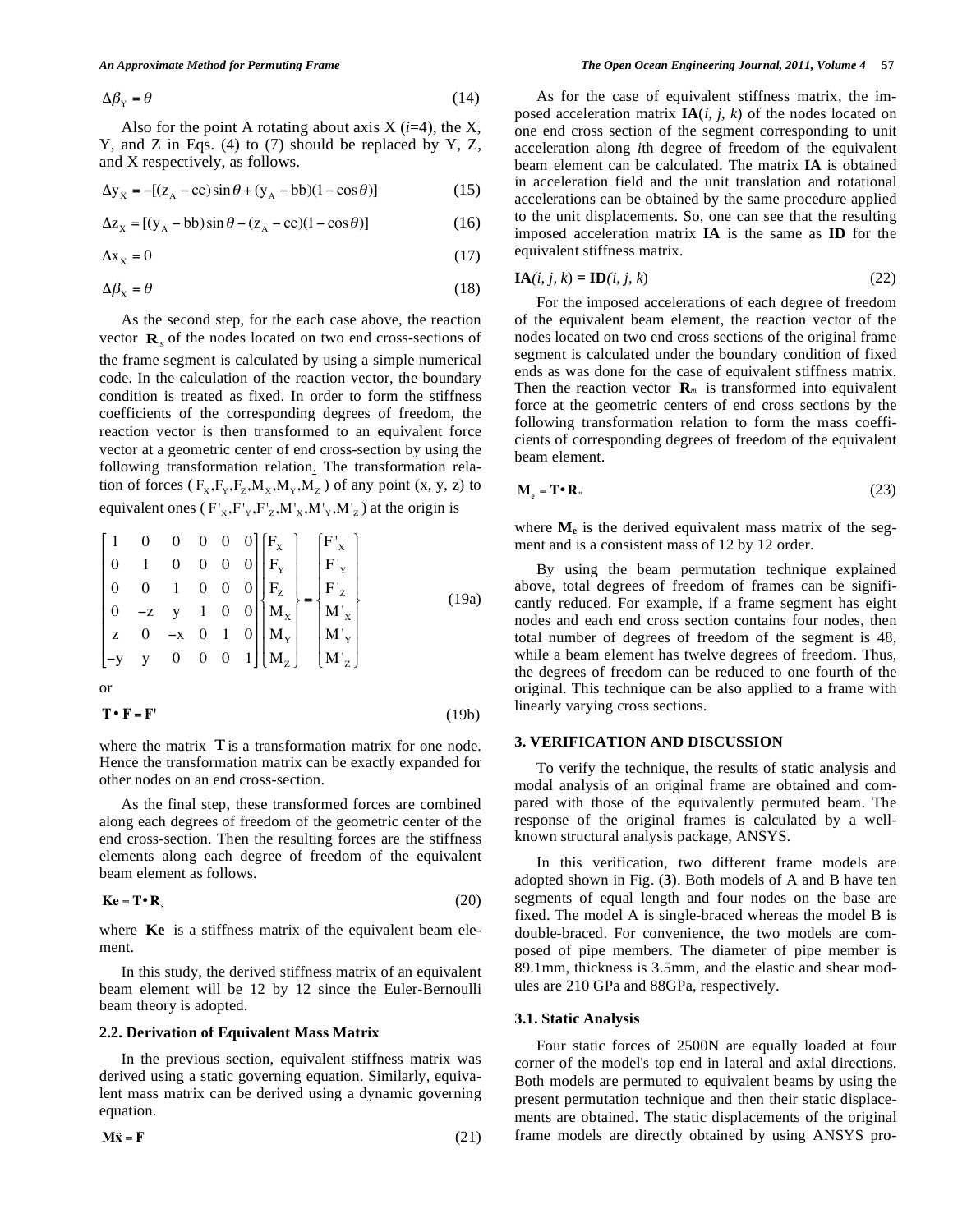

**Fig. (3).** Sketch of models.

**Table 1. Comparison of Static Displacement Between Present Method and ANSYS for Model A**

|                             | <b>End Displacement in Loading Direction (m)</b>     |                                       |                   |  |  |
|-----------------------------|------------------------------------------------------|---------------------------------------|-------------------|--|--|
| Loading<br><b>Direction</b> | <b>Present Method</b><br>for Permuted<br><b>Beam</b> | <b>ANSYS</b><br>for Original<br>Frame | Deviation $(\% )$ |  |  |
| X                           | 0.249E-3                                             | $0.253E-3$                            | 1.6               |  |  |
| Y                           | 0.136                                                | 0.137                                 | $-0.73$           |  |  |
| 7.                          | 0.136                                                | 0.137                                 | $-0.73$           |  |  |

**Table 2. Comparison of Static Displacements Between Present Method and ANSYS for Model B** 

|                             | End Displacement in Loading Direction (m)         |                                           |                   |  |  |  |
|-----------------------------|---------------------------------------------------|-------------------------------------------|-------------------|--|--|--|
| Loading<br><b>Direction</b> | <b>Present Method for</b><br><b>Permuted Beam</b> | <b>ANSYS</b> for<br><b>Original Frame</b> | Deviation $(\% )$ |  |  |  |
| X                           | $0.104E-3$                                        | $0.104E-3$                                |                   |  |  |  |
| Y                           | 0.0807                                            | 0.0838                                    | $-3.7$            |  |  |  |
|                             | 0.0807                                            | 0.0838                                    | $-3.7$            |  |  |  |

gram. The results of displacements at the top end of the models are presented in Tables **1** and **2**. The maximum deviations between the two methods are less than 4.0%. It can be concluded that the equivalent beam stiffness matrices of the two models are satisfactorily close to the stiffness matrices of original frame models.

#### **3.2. Modal Analysis**

In order to verify the equivalent mass matrix obtained by the permutation technique aforementioned, the natural fre-

|                                             |  | Table 3. Comparison of Natural Frequencies (Hz) Between |  |  |  |  |  |
|---------------------------------------------|--|---------------------------------------------------------|--|--|--|--|--|
| <b>Present Method and ANSYS for Model A</b> |  |                                                         |  |  |  |  |  |

| Order          | <b>Present Method</b> | <b>ANSYS</b> | Deviation $(\% )$ |  |
|----------------|-----------------------|--------------|-------------------|--|
| $\mathfrak{D}$ | 2.2117                | 2.1677       | 2.0               |  |
|                | 2.2122                | 2.1677       | 2.0               |  |
| 3              | 12.734                | 12.401       | 2.7               |  |
| 4              | 12.734                | 12.401       | 2.7               |  |
| $5*$           | 29.172                | 30.466       | $-4.3$            |  |
| 6              | 31.630                | 30.632       | 3.3               |  |
| 7              | 31.630                | 30.632       | 3.3               |  |
| 8              | 49.683                | 50.503       | $-1.6$            |  |
| 9              | 49.683                | 50.503       | $-1.6$            |  |

Super script, \* represents torsion vibration mode, while others are bending modes.

**Table 4. Comparison of Natural Frequencies (Hz) Between Present Method and ANSYS for Model B**

| Order          | <b>Present</b> | <b>ANSYS</b> | Deviation $(\% )$ |
|----------------|----------------|--------------|-------------------|
| 1              | 2.4260         | 2.3396       | 3.7               |
| $\overline{2}$ | 2.4263         | 2.3396       | 3.7               |
| 3              | 14.1891        | 14.1891      | 2.5               |
| $\overline{4}$ | 14.1891        | 14.1891      | 3.5               |
| $5*$           | 16.7538        | 16.529       | 1.4               |
| 6              | 36.2783        | 36.125       | 0.42              |
| 7              | 36.2785        | 36.125       | 0.42              |
| $8*$           | 50.3646        | 49.403       | 2.0               |

quencies of the permuted beam need to be obtained and to compare with those of the original frame.

As was done in the static analysis, both frame models in Fig. (**3**) are permuted to equivalent beams by using the present permutation technique and then their natural frequencies of the beams are simply obtained. The natural frequencies of the original frame models are directly obtained by using commercial ANSYS software.

The natural frequencies of first few vibration modes of the permuted beams and the original frame models are presented in Tables **3** and **4** and compared each other with good agreements. The maximum deviations between the two methods are less than 4.3%. It can be concluded that the equivalent beam mass and stiffness matrices of the two models are satisfactorily close to those of original frame models.

# **4. CONCLUSIONS**

In this study, a technique of permuting a frame to an equivalent beam by obtaining an equivalent stiffness and mass matrices of a beam to a frame is introduced. The technique is verified by comparing static and modal analysis results for two different models by the present technique and ANSYS with good agreements. The technique is useful for